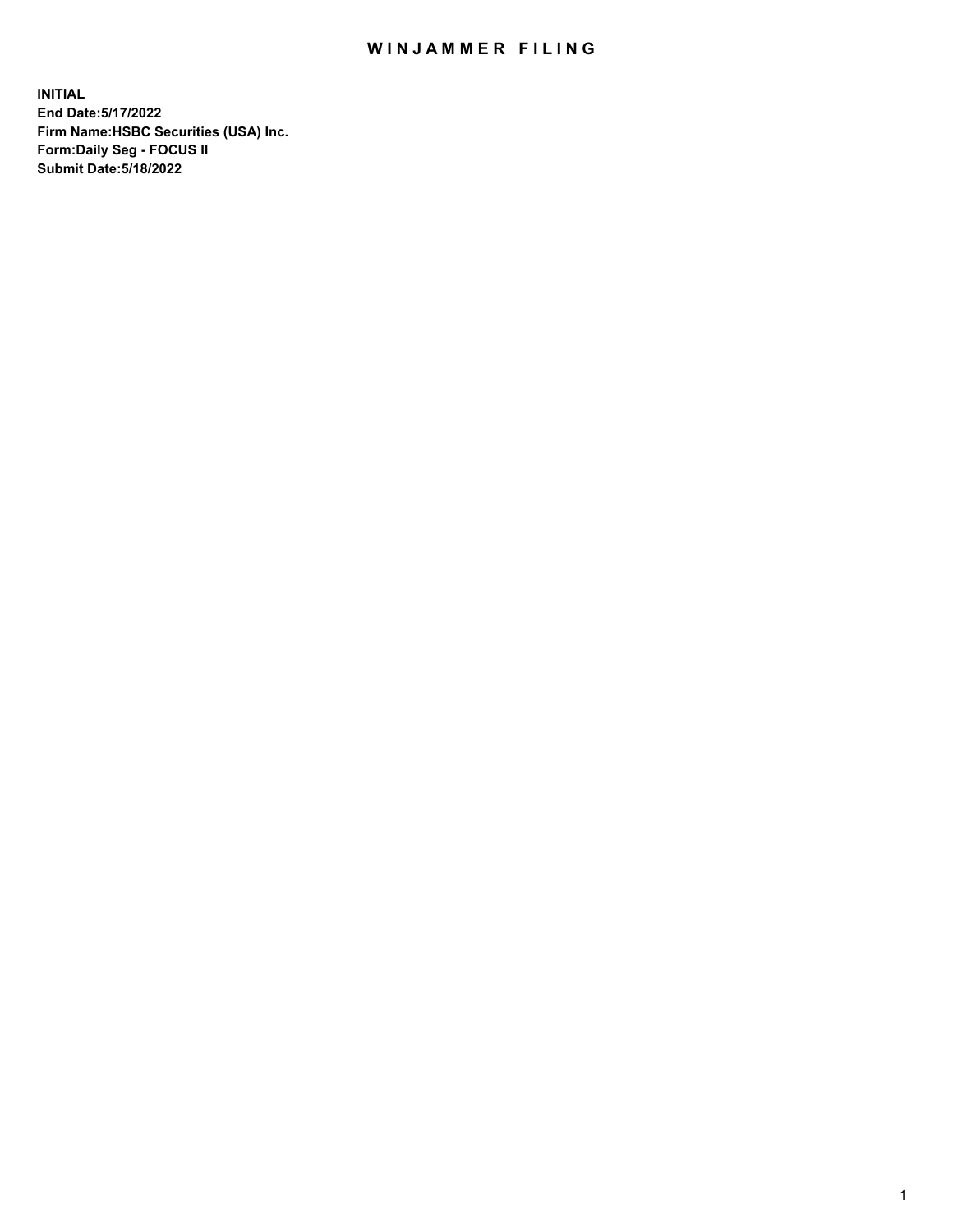**INITIAL End Date:5/17/2022 Firm Name:HSBC Securities (USA) Inc. Form:Daily Seg - FOCUS II Submit Date:5/18/2022 Daily Segregation - Cover Page**

| Name of Company                                                                                                                                                                                                                                                                                                               | <b>HSBC Securities (USA) Inc.</b>                           |
|-------------------------------------------------------------------------------------------------------------------------------------------------------------------------------------------------------------------------------------------------------------------------------------------------------------------------------|-------------------------------------------------------------|
| <b>Contact Name</b>                                                                                                                                                                                                                                                                                                           | <b>Michael Vacca</b>                                        |
| <b>Contact Phone Number</b>                                                                                                                                                                                                                                                                                                   | 212-525-7951                                                |
| <b>Contact Email Address</b>                                                                                                                                                                                                                                                                                                  | michael.vacca@us.hsbc.com                                   |
| FCM's Customer Segregated Funds Residual Interest Target (choose one):<br>a. Minimum dollar amount: ; or<br>b. Minimum percentage of customer segregated funds required:% ; or<br>c. Dollar amount range between: and; or<br>d. Percentage range of customer segregated funds required between:% and%.                        | 161,000,000<br><u>0</u><br>0 <sub>0</sub><br>0 <sub>0</sub> |
| FCM's Customer Secured Amount Funds Residual Interest Target (choose one):<br>a. Minimum dollar amount: ; or<br>b. Minimum percentage of customer secured funds required:%; or<br>c. Dollar amount range between: and; or<br>d. Percentage range of customer secured funds required between: % and %.                         | 15,000,000<br><u>0</u><br>0 <sub>0</sub><br>0 <sub>0</sub>  |
| FCM's Cleared Swaps Customer Collateral Residual Interest Target (choose one):<br>a. Minimum dollar amount: : or<br>b. Minimum percentage of cleared swaps customer collateral required:%; or<br>c. Dollar amount range between: and; or<br>d. Percentage range of cleared swaps customer collateral required between:% and%. | 79,000,000<br><u>0</u><br>00<br>00                          |

Attach supporting documents CH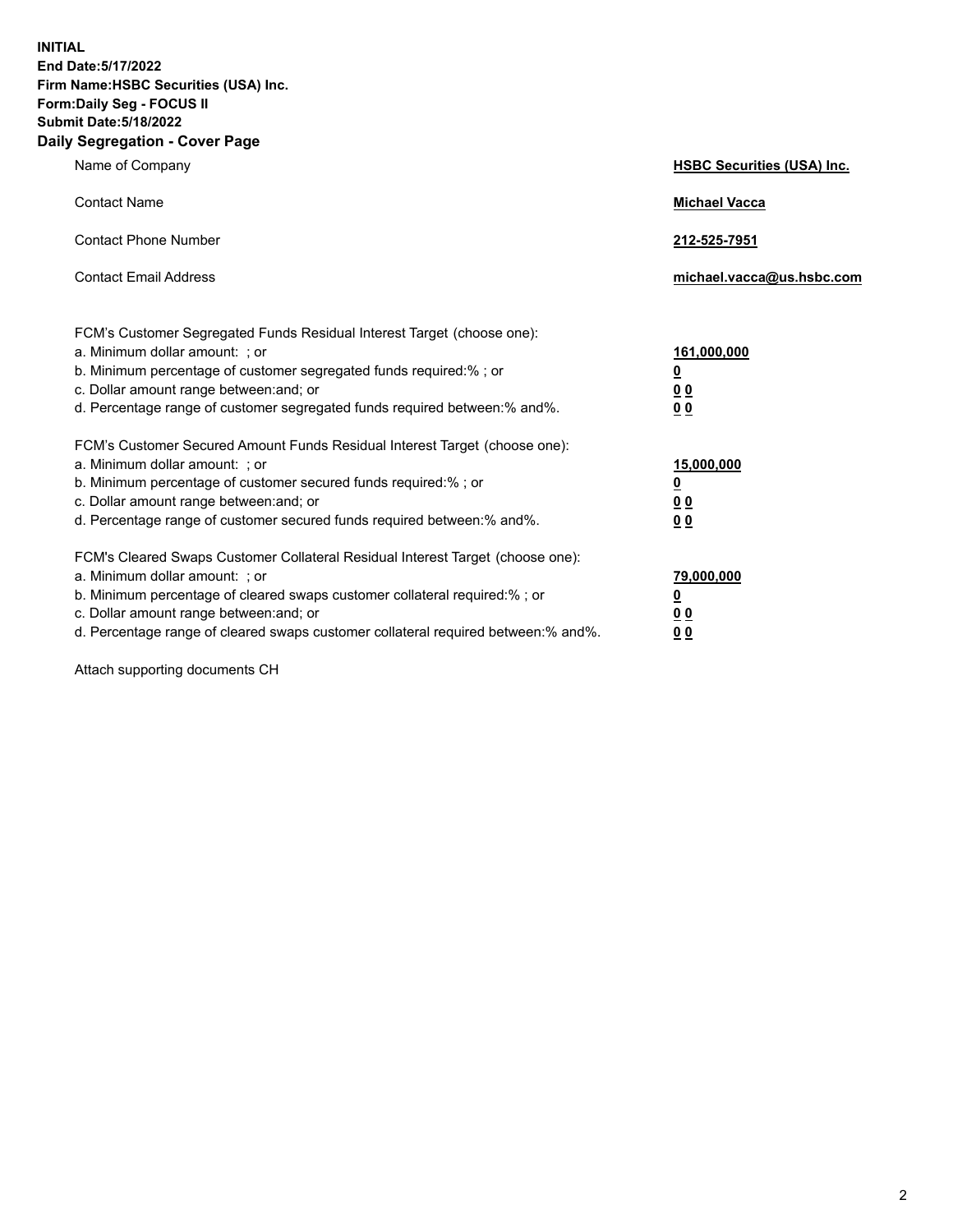**INITIAL End Date:5/17/2022 Firm Name:HSBC Securities (USA) Inc. Form:Daily Seg - FOCUS II Submit Date:5/18/2022 Daily Segregation - Secured Amounts** Foreign Futures and Foreign Options Secured Amounts Amount required to be set aside pursuant to law, rule or regulation of a foreign government or a rule of a self-regulatory organization authorized thereunder 1. Net ledger balance - Foreign Futures and Foreign Option Trading - All Customers A. Cash **194,283,147** [7315] B. Securities (at market) **37,987,201** [7317] 2. Net unrealized profit (loss) in open futures contracts traded on a foreign board of trade **-21,743,819** [7325] 3. Exchange traded options a. Market value of open option contracts purchased on a foreign board of trade **0** [7335] b. Market value of open contracts granted (sold) on a foreign board of trade **0** [7337] 4. Net equity (deficit) (add lines 1. 2. and 3.) **210,526,529** [7345] 5. Account liquidating to a deficit and account with a debit balances - gross amount **6,890** [7351] Less: amount offset by customer owned securities **-588** [7352] **6,302** [7354] 6. Amount required to be set aside as the secured amount - Net Liquidating Equity

Method (add lines 4 and 5) 7. Greater of amount required to be set aside pursuant to foreign jurisdiction (above) or line

## FUNDS DEPOSITED IN SEPARATE REGULATION 30.7 ACCOUNTS

1. Cash in banks

- A. Banks located in the United States **41,072,917** [7500]
- B. Other banks qualified under Regulation 30.7 **0** [7520] **41,072,917** [7530]
- 2. Securities

6.

- A. In safekeeping with banks located in the United States **37,987,200** [7540]
- B. In safekeeping with other banks qualified under Regulation 30.7 **0** [7560] **37,987,200** [7570]
- 3. Equities with registered futures commission merchants
	- A. Cash **0** [7580]
	- B. Securities **0** [7590]
	- C. Unrealized gain (loss) on open futures contracts **0** [7600]
	- D. Value of long option contracts **0** [7610]
	- E. Value of short option contracts **0** [7615] **0** [7620]
- 4. Amounts held by clearing organizations of foreign boards of trade
	- A. Cash **0** [7640]
	- B. Securities **0** [7650]
	- C. Amount due to (from) clearing organization daily variation **0** [7660]
	- D. Value of long option contracts **0** [7670]
	- E. Value of short option contracts **0** [7675] **0** [7680]
- 5. Amounts held by members of foreign boards of trade
	- A. Cash **180,627,552** [7700]
	- B. Securities **0** [7710]
	- C. Unrealized gain (loss) on open futures contracts **-21,743,819** [7720]
	- D. Value of long option contracts **0** [7730]
	- E. Value of short option contracts **0** [7735] **158,883,733** [7740]
- 6. Amounts with other depositories designated by a foreign board of trade **0** [7760]
- 7. Segregated funds on hand **0** [7765]
- 8. Total funds in separate section 30.7 accounts **237,943,850** [7770]
- 9. Excess (deficiency) Set Aside for Secured Amount (subtract line 7 Secured Statement Page 1 from Line 8)
- 10. Management Target Amount for Excess funds in separate section 30.7 accounts **15,000,000** [7780]
- 11. Excess (deficiency) funds in separate 30.7 accounts over (under) Management Target **12,411,019** [7785]

**0** [7305]

**210,532,831** [7355]

**210,532,831** [7360]

**27,411,019** [7380]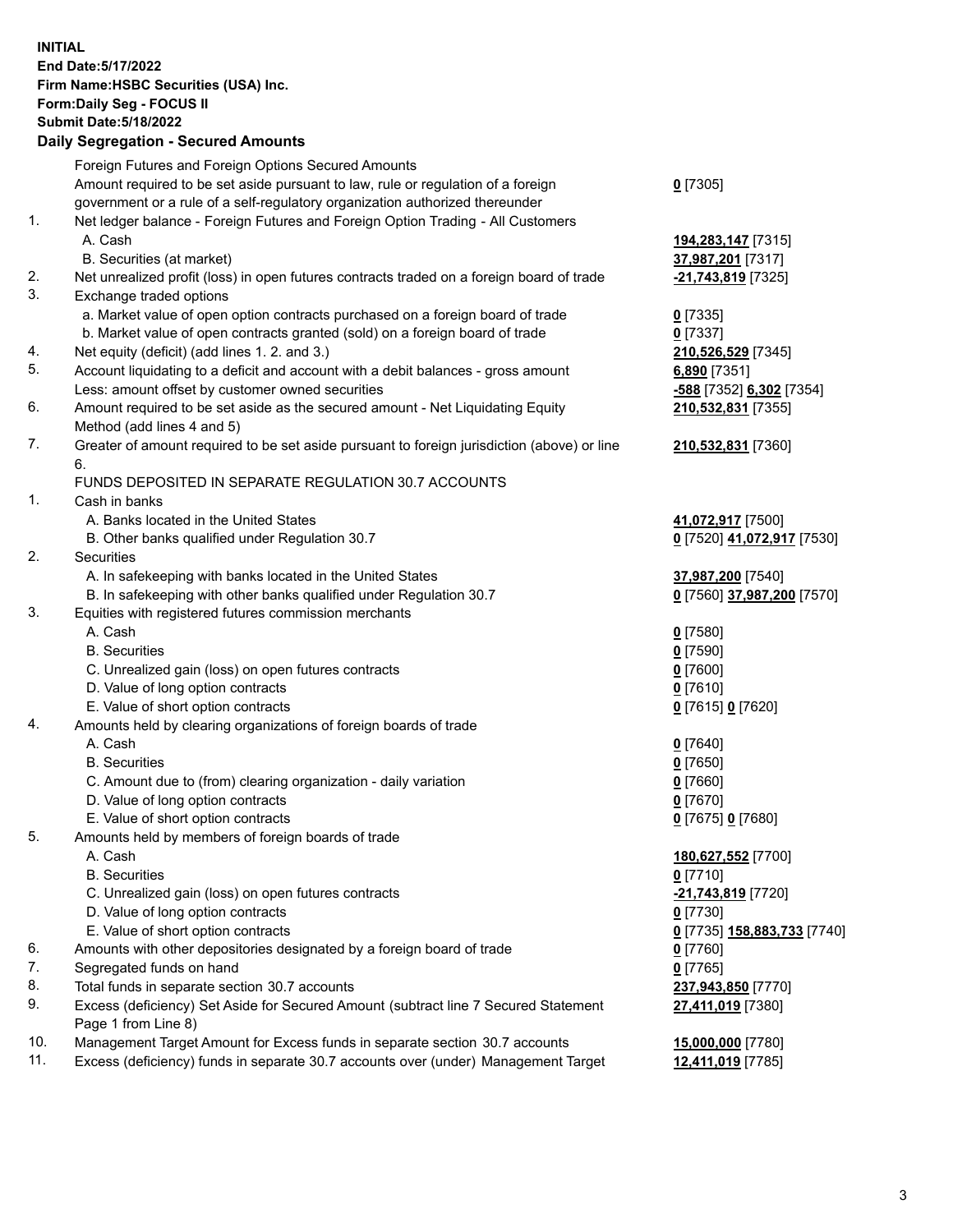**INITIAL End Date:5/17/2022 Firm Name:HSBC Securities (USA) Inc. Form:Daily Seg - FOCUS II Submit Date:5/18/2022 Daily Segregation - Segregation Statement** SEGREGATION REQUIREMENTS(Section 4d(2) of the CEAct) 1. Net ledger balance A. Cash **3,688,999,849** [7010] B. Securities (at market) **1,255,013,323** [7020] 2. Net unrealized profit (loss) in open futures contracts traded on a contract market **-1,385,422,703** [7030] 3. Exchange traded options A. Add market value of open option contracts purchased on a contract market **5,097,377,247** [7032] B. Deduct market value of open option contracts granted (sold) on a contract market **-1,067,949,509** [7033] 4. Net equity (deficit) (add lines 1, 2 and 3) **7,588,018,207** [7040] 5. Accounts liquidating to a deficit and accounts with debit balances - gross amount **178,268,032** [7045] Less: amount offset by customer securities **-178,268,032** [7047] **0** [7050] 6. Amount required to be segregated (add lines 4 and 5) **7,588,018,207** [7060] FUNDS IN SEGREGATED ACCOUNTS 7. Deposited in segregated funds bank accounts A. Cash **7,401,140** [7070] B. Securities representing investments of customers' funds (at market) **0** [7080] C. Securities held for particular customers or option customers in lieu of cash (at market) **390,037,037** [7090] 8. Margins on deposit with derivatives clearing organizations of contract markets A. Cash **2,012,465,343** [7100] B. Securities representing investments of customers' funds (at market) **373,043,770** [7110] C. Securities held for particular customers or option customers in lieu of cash (at market) **806,914,526** [7120] 9. Net settlement from (to) derivatives clearing organizations of contract markets **82,366,132** [7130] 10. Exchange traded options A. Value of open long option contracts **5,097,377,247** [7132] B. Value of open short option contracts **-1,067,949,509** [7133] 11. Net equities with other FCMs A. Net liquidating equity **154,569** [7140] B. Securities representing investments of customers' funds (at market) **0** [7160] C. Securities held for particular customers or option customers in lieu of cash (at market) **22,550,781** [7170] 12. Segregated funds on hand **35,510,979** [7150] 13. Total amount in segregation (add lines 7 through 12) **7,759,872,015** [7180] 14. Excess (deficiency) funds in segregation (subtract line 6 from line 13) **171,853,808** [7190] 15. Management Target Amount for Excess funds in segregation **161,000,000** [7194] 16. Excess (deficiency) funds in segregation over (under) Management Target Amount **10,853,808** [7198]

Excess